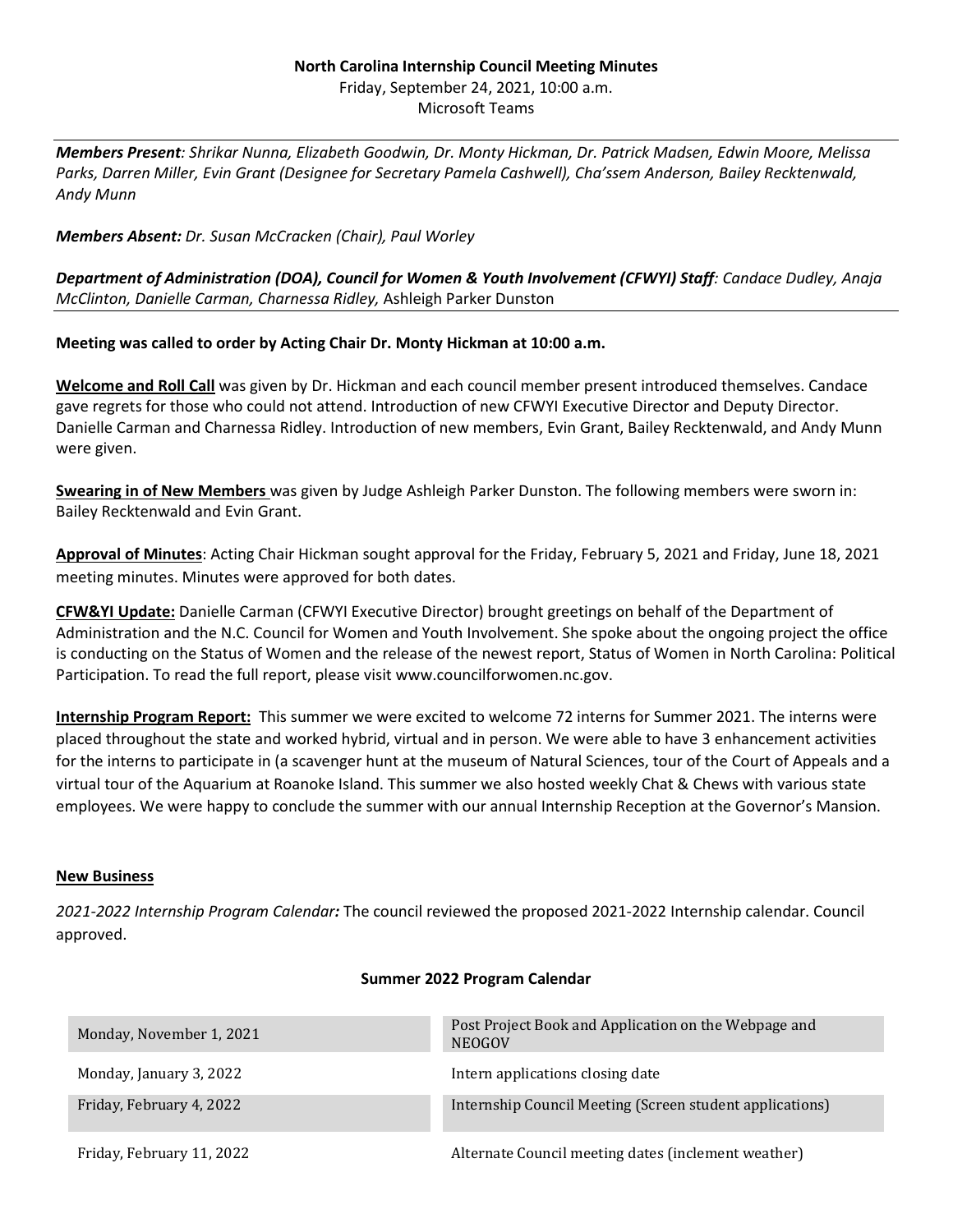| February 21 - March 4 (Monday - Friday) | <b>Supervisor Phone Interviews</b>                                        |
|-----------------------------------------|---------------------------------------------------------------------------|
| Friday, March 18, 2022                  | Intern and Supervisor Preference Forms Due                                |
| Thursday, March 31, 2022                | Notification of internship placements to students (e-mail)                |
| Friday, April 8, 2022                   | Supervisors and Department Coordinators notified of<br>placement status * |
| Monday, May 23, 2022                    | Intern Orientation                                                        |
| May 23 - July 29, 2022                  | 2022 Internship Program                                                   |

*Internship Manual:* Each of council member should have received the Internship Manual. The council has reviewed the manual and provided insight. The manual will be used for supervisors and interns to provide clear and consistent guidance of the program.

*Upcoming Meeting Dates* – All meetings will be held at 10am on a Friday. As of now the meeting will continue to be virtual.

- o Friday, February 4, 2022
- o Friday, September 23, 2022

*Intern Wages:* Intern wages increased for the Summer 2021. Intern began receiving \$12/hr. Previously, the intern wages were \$8.25/hr. Discussion happened about the increase of internship wages, and hopefully increasing the budget from appropriations. It was decided that a letter is drafted to ask for an increase. A team was formed to craft the letter to be sent to the Governor's office.

**2022 Project Proposal Profiles:** The chart shows projects that were submitted for Summer 2022. The council was pleased to have a wide variety of projects.